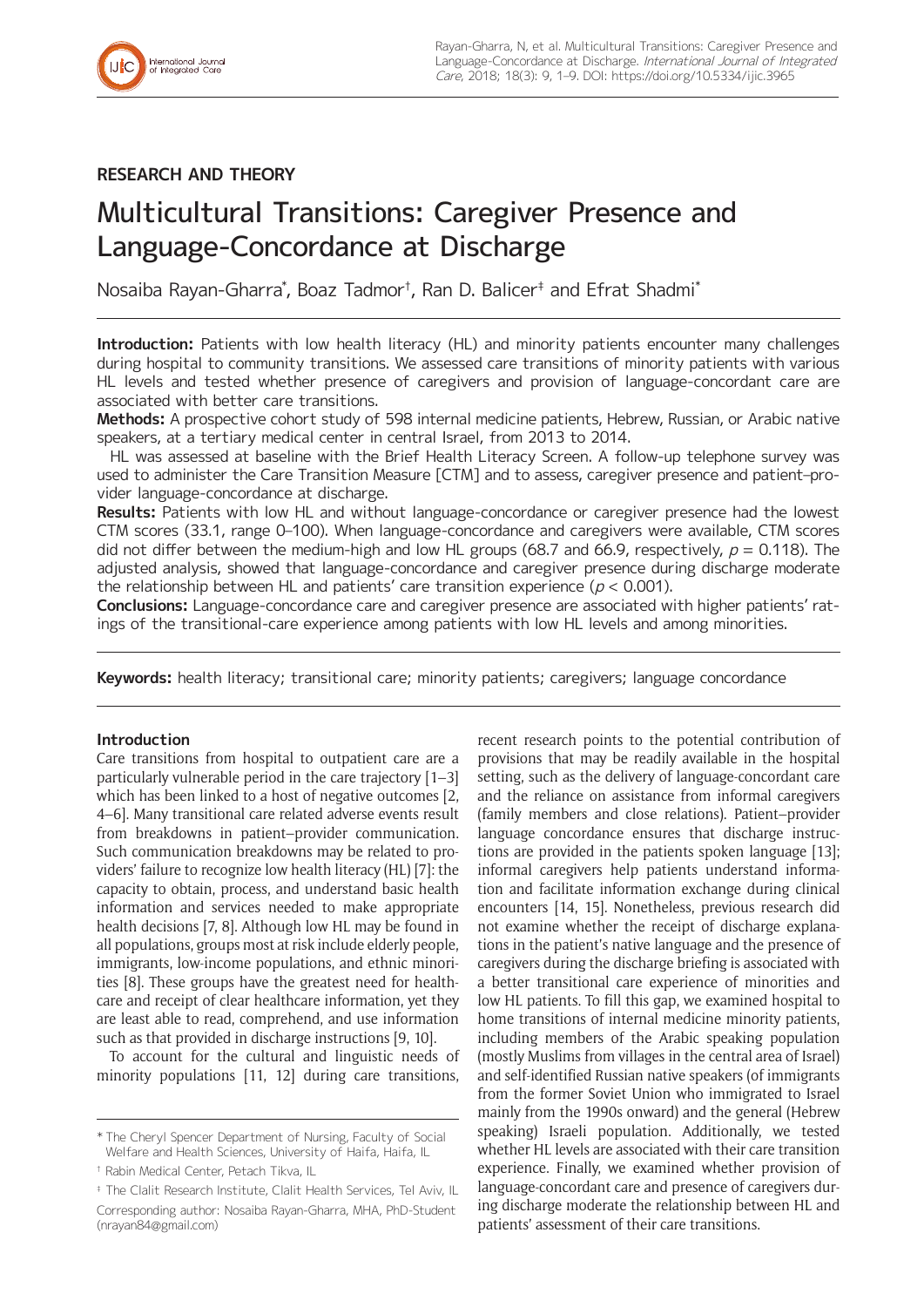# **Methods**

# **Study Design, Setting, and population**

This was a prospective cohort study of hospitalized patients at six internal medicine wards of a tertiary medical center in Israel. Patients were included if they were hospitalized for an unplanned admission of at least one night; were over the age of 18; spoke Hebrew, Arabic, or Russian; and were insured at Clalit Health Services (the largest not-for-profit integrated healthcare provider and insurer in Israel). Patients with cognitive impairment, those receiving palliative or end-of-life care, and patients with no telephone for follow-up were excluded.

# **Data Collection**

Data were collected from June 2013 to July 2014. Upon participant consent, interviewers proficient in Hebrew, Arabic, or Russian administered an in-hospital baseline questionnaire (in the patients' self-identified native-language) to examine patients' sociodemographic and cultural characteristics; HL levels; and physical, mental, and functional health status. Information on patients' sex, approximate age category, and native language was indicated for those not consenting participation in order to generally assess their resemblance to study participants. The baseline questionnaire was administered during patients' hospital stay, any time before an indication for discharge was given. Three days after discharge, patients were surveyed by phone about the transition from hospital to the community. The study was powered to detect differences in ratings between HL levels, with the application of G\*Power analysis for two independent means based on estimates of a larger 15% difference in CTM scores between groups [16], with power of 80% and alpha = 0.05. This analysis yielded a need for at least 242 patients in each HL group. The study was approved by the hospital's and the overall organizational (Clalit) ethics committees.

#### **Measures**

#### Care Transition Experience

We used the Care Transition Measure (CTM-15) to assess patients' care transition experience. Answers are rated on a 4-point scale ranging from "strongly disagree" to "strongly agree." The CTM scale score (0–100) has evinced high internal consistency and reliability [17]. The CTM has been shown to be predictive of readmissions [6, 18] and has previously been translated into Hebrew, Arabic [19], and Russian.

We adapted the CTM-15 for use in the Israeli health care system context by removing 3 items that did not reflect variation in care practices in Israel and/or that their Hebrew translation was confusing: items 3, 7 and 11. Removal of these 3 items resulted in increased cronbach's alpha from 0.815 [13] to 0.93.

# Health literacy

HL was assessed using the Brief Health Literacy Screen (BHLS), a seven-question subjective HL questionnaire answered on a 5-point Likert-type scale  $(1 =$  never.  $5 =$  always) [20, 21]. The BHLS has been shown to correlate with the Short Test of Functional Health Literacy in Adults (S-TOFHLA) and the Rapid Estimate of Adult Literacy in Medicine as criterion standards [20–22]. The BHLS was translated into Hebrew, Russian, and Arabic using a forward- and back-translation procedure and showed high reliability (Cronbach's alphas = 0.88, 0.87, and 0.93, respectively). The items were summed and then dichotomized into low (total score  $\leq$  21) or medium- high (total score > 21) HL [21, 23]. We also used the three-question version of the BHLS to assess the HL of caregivers (Cronbach's alpha =  $0.93$ ) [20]. For the caregiver version, we slightly adapted one item from the patient questionnaire to capture the assistance the caregiver him/herself might need.

## Provisions-of-care-at-discharge

We constructed a four-level categorical variable based on information on *language concordance* and *caregiver presence at discharge*. Caregiver presence was determined according to patients' answer to the following questions: was a caregiver (i.e., at least one informal family member or close relation) present at the time you received the discharge instructions? The answer was coded  $1 = yes$ ,  $0 =$  no. Concordance was indicated if the language in which the discharge briefing was provided (Arabic, Russian, or Hebrew) by the nurse, physician or another provider, was the same as the language in which the patient preferred to complete the survey. The provisions-at-discharge variable was coded as  $1 =$  none,  $2 =$  language concordance only, 3 = caregiver present only, 4 = both language concordance and caregiver presence.

#### Physical and mental health status

We assessed subjective health status (Physical Component Score [PCS] and Mental Component Score [MCS]) using the Hebrew, Arabic, and Russian versions of the SF-12v.2 questionnaire [24]. Higher scores on the 0–100 PCS and MCS subscales represent better physical/mental health.

#### Functional status

We assessed subjective daily functioning using the Katz Index of Independence in Activities of Daily Living (ADL) scale [25], scored as 0 if the individual carries out ADL independently, 1 if partially dependently, and 2 if fully dependently. The activities are summed to generate a score between 0 (independent) and 12 (dependent).

Additional self-reported demographic characteristics included age, sex, education level (classified as: "1 = elementary school or less,  $2 =$  high-school,  $3 =$  non-academic education, 4 = academic"); and economic status (categorized as: " $1 =$  poor-very poor,  $2 =$  medium,  $3 =$  Good/very good").

#### **Statistical Analysis**

We conducted univariate analyses using chi-square tests for categorical variables, and *t*-tests for continuous variables, to determine differences in patient characteristics for the entire sample and for each HL subgroup (coded as low (0) and med-high (1) throughout the analysis). For the Hebrew-speakers, all discharges were conducted in Hebrew and thus were classified as "language-concordant."

We performed unadjusted and adjusted linear regression analyses to examine the association with the CTM score. To examine whether the relationship between HL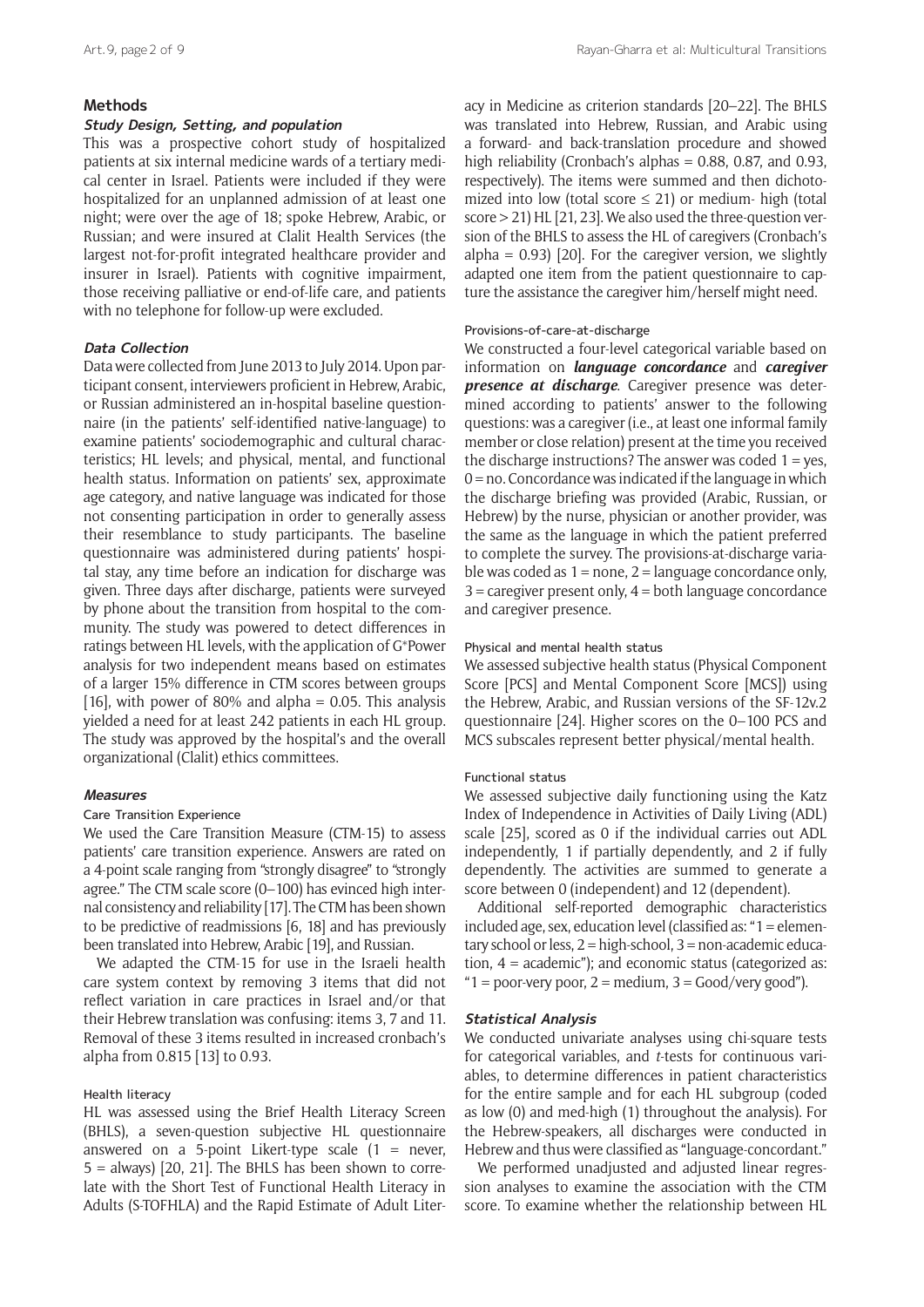levels and CTM score is moderated by "provisions-of-careat-discharge", we performed a three-step hierarchical linear regression. In the first step, we introduced the covariates that were significantly ( $p < 0.05$ ) associated with the CTM score in the unadjusted analysis. In the second step, we examined the main effect of the two predictor variables: HL levels and "provisions-of-care-at-discharge" categories. Finally, we entered HL levels by the three interaction terms of "provisions-of-care-at-discharge" categories (vs. None) (i.e., calculating the interaction effect of two predictor variables (HL  $\times$  provisions) controlling for covariates using the principles of moderation analysis). Statistically significant interaction terms were probed by calculating simple slopes of CTM scores on low vs. med-high HL levels at the moderator variable of "provisions-of-care-at-discharge" categories using Hayes' Process macros for SPSS 2.16.3 model 1 [26]. Tolerances were assessed for possible multicollinearity. We also performed sensitivity analysis accounting for the HL levels of the caregivers for the subsample for which caregivers were present.

In addition to using the 7-item BHLS, we also tested the use of the 3-item version, as it is often used as a screener for identifying low HL populations [20, 21]. We also performed the analysis using a subsample of the Arabic and Russian speakers only, to eliminate the potential effect of over-fitting due to 100% chance of language concordance for Hebrew-speakers. Additionally, as some studies used different cut-points for determining HL levels [27, 28], we performed sensitivity analysis using "often" or less ("always" vs. "often," "sometimes," "occasionally," or "never") as a cut-point for low HL. We also analyzed HL as a continuous variable. Data were analyzed with SPSS statistical software version 23.

#### **Results**

A total of 1,013 patients who met the inclusion criteria were asked to participate in the study. Patients who refused participation (338, 33.3%) due to fatigue or complaints of not feeling well enough, were similar in their demographic characteristics to those who participated (54.7% female, 67% were older (above age 55), and 37.9%, 32.5% and 29.6% were Russian, Arabic and Hebrew speakers, respectively). Of the 675 baseline participants, 77 were lost to follow-up due to death ( $n = 14$ ), transfer to a different unit or different hospital  $(n = 21)$ , length of stay more than 30 days (*n* = 2), and refusal to participate in the telephone survey  $(n = 40)$ . Those lost to follow-up were not different from the final study sample in their demographic characteristics (51.9% female, 69% above age 55, 42.9% Russian speakers, 24.7% Arabic speakers and 32.5% Hebrew speakers). The final sample included 598 patients.

Patients with low HL were predominately female, of minority background, older, less highly educated, of poorer economic status, more likely to have more chronic conditions, of poorer physical, mental, and functional status, than their medium-high HL counterparts (**Table 1**). Variations in HL were observed according to native language, with 31% (*n* = 58), 73% (*n* = 144), and 55% (*n* = 115) low HL among the Hebrew, Russian, and Arabic speakers,

respectively. Patient–provider language-concordance did not differ by HL level. Presence of caregivers at discharge was more likely in the low-HL group (*p* < 0.001). Languageconcordance for the minority patient groups (Arabic and Russian speakers) was present in just 30% (123/408) of discharge briefings (data not shown).

The mean CTM score was 60.3 (standard deviation  $[SD] = 17.3$ , and there was about a 9-point difference between the medium-high- and low-HL groups (64.9 vs. 56.1, respectively) (data not shown).

**Table 2** shows the results of the hierarchal linear regression analyses for patient CTM scores. In step one of the analysis, the covariates (i.e., native language, age, education, MCS and ADL) explain a significant amount of the variance in CTM scores. In the second step, the main effect of HL and provisions-of-care-at-discharge is significant, patients with medium-high HL levels were significantly more likely to report higher CTM scores than their low-HL counterparts (β = 0.34; *p* < 0.001). Provisions-of-care-atdischarge were all related to higher CTM scores, particularly when both language-concordance and caregiver presence were available ( $β = 0.78$ ;  $p < 0.001$ ). At the final step, the interaction terms of HL by provisions of care categories are significant ( $p < 0.001$ ) except for the interaction term of HL by language-concordance only category  $(p = 0.306)$ .

To further examine and visualize the moderation effect, that is whether and how the association between health literacy and CTM differs according to the patients' provision of care, we calculated the simple slopes of the CTM scores using Hayes Process 2.16.3 model 1 (**Figure 1**). Simple slopes represent the rate of the differences in CTM scores between patients with low versus high health literacy according to the patients' provision of care (slopes differ significantly from zero). As shown in **Figure 1**, after controlling for covariates, patients with low HL and without language-concordance or caregiver presence had the lowest CTM scores ( $b = 21.5$ , standard error [se] = 2.5, 95% confidence interval  $|CI| = 16.6$  to 26.4). Of note that when both provisions are available the CTM does not markedly differ between patients with low and high health literacy  $(b = 3.9, \text{ se} = 2.3, 95\% \text{ CI} = -0.6 \text{ to } 8.5)$ . Availability of either language-concordance ( $b = 17.6$ , se = 2.9, 95%  $CI = 11.8$  to 23.4) or caregiver presence ( $b = 7.5$ , se = 2.5, 95% CI = 2.6 to 12.5) was associated with higher CTM scores, yet these depended on HL level (*p* < 0.001).

The CTM scores were lower in the Russian- and Arabicspeaking groups (57.65 and 58.82, respectively) than in the Hebrew-speaking group (64.52) (data not shown). Yet, as shown in **Table 2**, the adjusted analysis at step 2 indicated that Russian- and Arabic-speaking groups had higher CTM scores than Hebrew speakers ( $\beta$  = 0.22 and  $β = 0.29$ ; respectively).

Additionaly, our cut-point for low HL was "sometimes" or less, as most studies [21, 23] considered this the optimal screening threshold. When using "often" as a cut-point [28], the prevalence of high HL dropped to 23%; however, the results of all other analyses remained the same. We also analyzed HL as a continuous variable, which yielded similar results.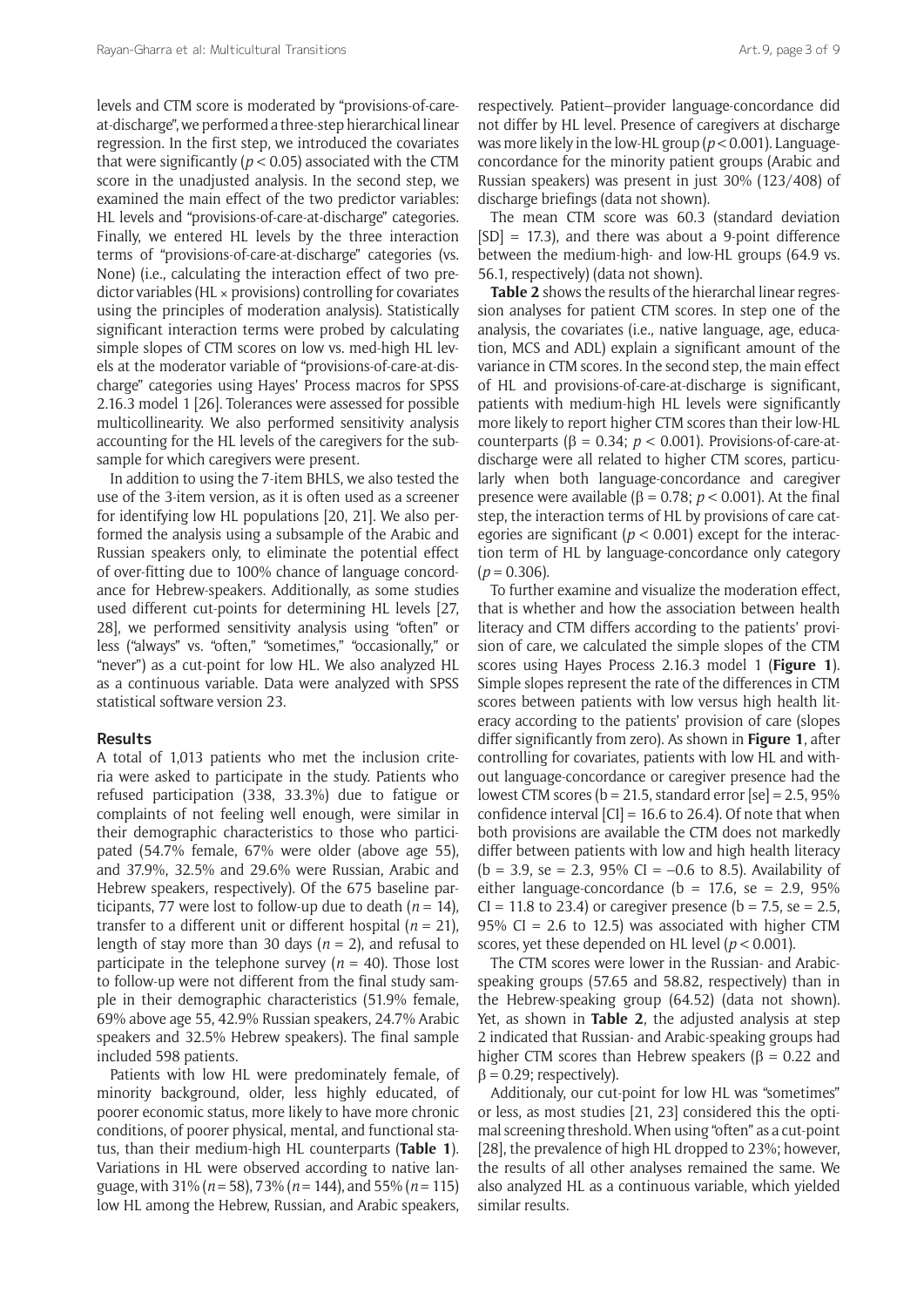**Table 1:** Study Sample Characteristics, by Health Literacy Level.

|                                                    | <b>Total</b> | Med-high HL   | Low HL        | P value* |
|----------------------------------------------------|--------------|---------------|---------------|----------|
|                                                    | $N = 598$    | $N = 281$ (%) | $N = 317$ (%) |          |
| <b>Native Language</b>                             |              |               |               |          |
| Hebrew                                             | 190 (31.8)   | 132(47)       | 58 (18.3)     |          |
| Russian                                            | 197 (32.9)   | 53 (18.9)     | 144 (45.4)    | < 0.001  |
| Arabic                                             | 211(35.3)    | 96 (34.2)     | 115(36.3)     |          |
| Sex (% female)                                     | 313(53.1)    | 130 (46.9)    | 183 (58.7)    | 0.004    |
| Age                                                |              |               |               |          |
| $18 - 34$                                          | 61(10.2)     | 37(13.2)      | 24(7.6)       |          |
| $35 - 54$                                          | 135(22.6)    | 82 (29.2)     | 53 (16.7)     |          |
| $55 - 64$                                          | 120(20.1)    | 70 (24.9)     | 50(15.8)      | < 0.001  |
| $65 - 74$                                          | 127(21.2)    | 52(18.5)      | 75 (23.7)     |          |
| $75+$                                              | 155(25.9)    | 40 (14.2)     | 115 (36.2)    |          |
| <b>Education</b>                                   |              |               |               |          |
| Elementary school or less                          | 124(20.8)    | 14(5.0)       | 110 (34.7)    |          |
| High-school                                        | 238 (39.9)   | 138 (49.5)    | 100(31.5)     |          |
| Non-academic education                             | 54(9.1)      | 28(10.0)      | 26(8.2)       | < 0.001  |
| Academic                                           | 180 (30.2)   | 99 (35.5)     | 81(25.6)      |          |
| <b>Economic status</b>                             |              |               |               |          |
| Poor-very poor                                     | 80 (13.4)    | 35(12.5)      | 45 (14.2)     |          |
| Fair                                               | 369(61.8)    | 158 (56.4)    | 211 (66.6)    | 0.004    |
| Good/very good                                     | 148 (24.8)   | 87(31.1)      | 61(19.2)      |          |
| <b>Caregiver Health Literacy (% low)</b>           | 206 (44.4)   | 63 (32.8)     | 143 (52.9)    | < 0.001  |
| At-discharge provisions                            |              |               |               |          |
| None                                               | 142(23.7)    | 82 (29.2)     | 60(18.9)      |          |
| Language-concordance only                          | 105(17.6)    | 63 (22.4)     | 42(13.2)      |          |
| Caregiver present only                             | 143 (23.9)   | 50 (17.8)     | 93 (29.3)     | < 0.001  |
| Both Language-concordance and<br>caregiver present | 208 (34.8)   | 86 (30.6)     | 122 (38.5)    |          |
| Chronic conditions (% yes)                         |              |               |               |          |
| Hypertension                                       | 393 (65.7)   | 168 (59.8)    | 225 (71.0)    | 0.004    |
| Diabetes                                           | 224(37.5)    | 91 (32.4)     | 133(42.0)     | 0.016    |
| <b>IHD</b>                                         | 240 (40.1)   | 97 (34.5)     | 143(45.1)     | 0.008    |
| Malignancy                                         | 158 (26.4)   | 65(23.1)      | 93 (29.3)     | 0.086    |
| Arrhythmia                                         | 183 (30.6)   | 70 (24.9)     | 113(35.6)     | 0.004    |
| <b>CVA</b>                                         | 95 (15.9)    | 35(12.5)      | 60 (18.9)     | 0.031    |
| <b>CRF</b>                                         | 145 (24.2)   | 60(21.4)      | 85(26.8)      | 0.120    |
| COPD                                               | 88 (14.7)    | 36(12.8)      | 52(16.4)      | 0.216    |
| CHF                                                | 134(22.4)    | 47(16.7)      | 87 (27.4)     | 0.002    |
| Number of chronic conditions, mean (SD)            | 3.43(2.4)    | 2.97(2.3)     | 3.8(2.4)      | < 0.001  |
| PCS, mean (SD)                                     | 34.48 (11.0) | 36.84 (11.2)  | 32.39 (10.3)  | < 0.001  |
| MCS, mean (SD)                                     | 38.13 (12.9) | 40.93(12.1)   | 35.65 (13.2)  | < 0.001  |
| ADL, mean (SD)                                     | 1.5(2.7)     | 0.72(1.7)     | 2.18(3.2)     | < 0.001  |

*Note*: Abbreviations: SD, standard deviation; PCS, physical component score; MCS, mental component score (SF-12 v.2); ADL, activities of daily living (Katz scale). \**p*-values derived from *t*-test for continuous variables and chi-square tests for categorical variables.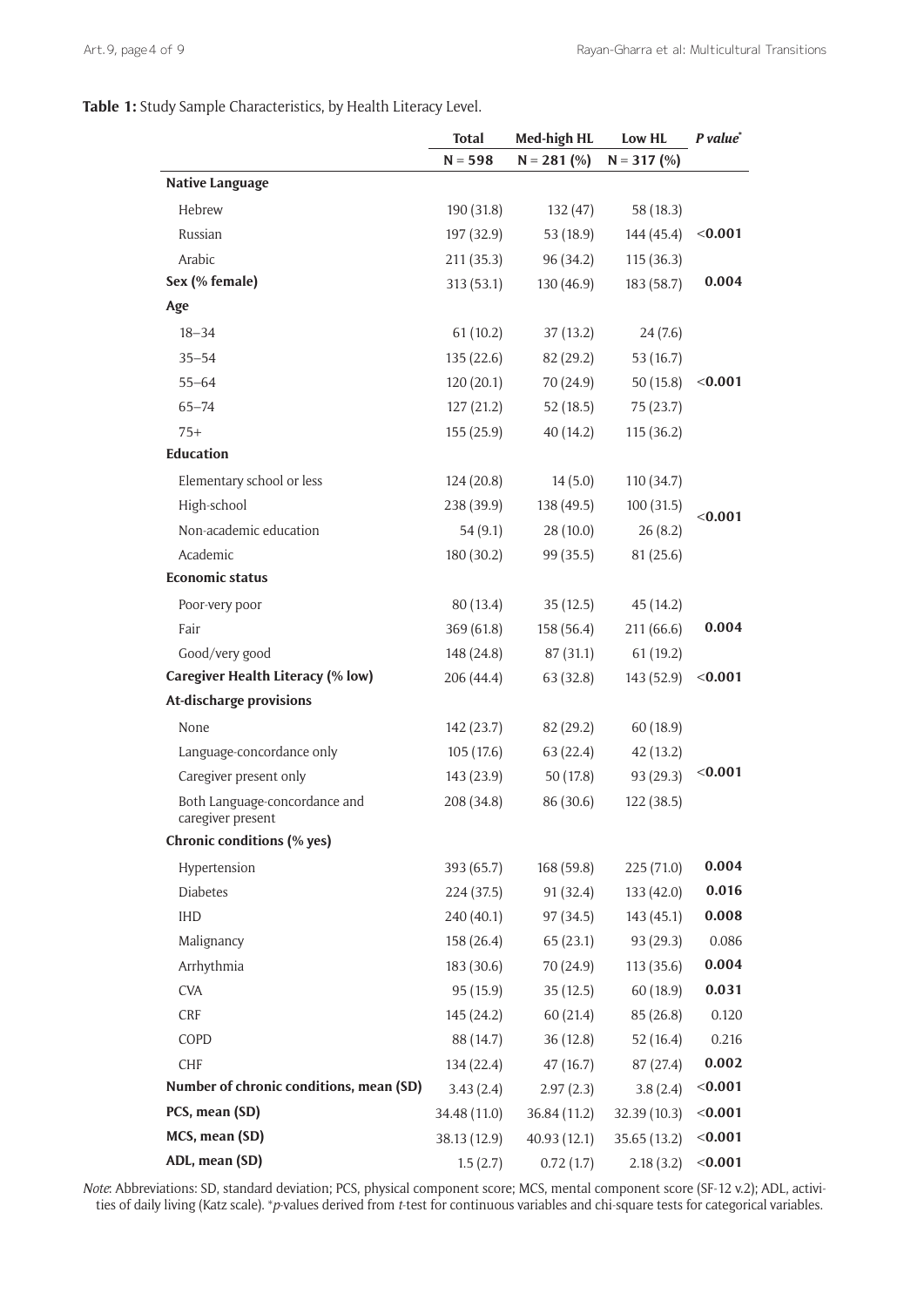**Table 2:** Moderated Hierarchal Regression Analyses Predicting the Care Transition Measure Scores.

|                                                               |              | Step 1    |            | Step 2    |           |            | Step 3       |           |                 |
|---------------------------------------------------------------|--------------|-----------|------------|-----------|-----------|------------|--------------|-----------|-----------------|
|                                                               | $\, {\bf B}$ | <b>SE</b> | β          | B         | <b>SE</b> | β          | $\, {\bf B}$ | <b>SE</b> | β               |
| <b>Native Language</b>                                        |              |           |            |           |           |            |              |           |                 |
| Hebrew (REF)                                                  |              |           |            |           |           |            |              |           |                 |
| Russian                                                       | $-7.20$      | 1.78      | $-0.20**$  | 8.19      | 2.04      | $0.22***$  | 5.76         | 2.13      | $0.16***$       |
| Arabic                                                        | $-3.43$      | 1.96      | $-0.15*$   | 10.47     | 2.08      | $0.29**$   | 7.10         | 2.23      | $0.22***$       |
| Age                                                           |              |           |            |           |           |            |              |           |                 |
| $18 - 34$ (REF)                                               |              |           |            |           |           |            |              |           |                 |
| $35 - 54$                                                     | 7.26         | 2.60      | $0.18***$  | 5.25      | 2.20      | $0.13*$    | 5.7          | 2.14      | $0.14***$       |
| $55 - 64$                                                     | 8.03         | 2.68      | $0.19***$  | 3.64      | 2.29      | 0.10       | 4.36         | 2.23      | $0.10***$       |
| $65 - 74$                                                     | 5.81         | 2.70      | $0.14*$    | 2.08      | 2.30      | 0.05       | 3.46         | 2.25      | 0.08            |
| $75+$                                                         | 5.53         | 2.81      | $0.14*$    | 2.75      | 2.39      | 0.07       | 3.37         | 2.32      | 0.09            |
| <b>Education</b>                                              |              |           |            |           |           |            |              |           |                 |
| Elementary school or less (REF)                               |              |           |            |           |           |            |              |           |                 |
| High-school                                                   | 3.30         | 2.10      | 0.09       | $-0.08$   | 1.90      | $-0.002$   | $-0.57$      | 1.9       | $-0.02$         |
| Non-academic education                                        | 6.14         | 3.16      | $0.10*$    | $-0.17$   | 2.80      | $-0.003$   | 0.30         | 2.71      | 0.005           |
| Academic                                                      | 6.63         | 2.34      | $0.18***$  | 1.82      | 2.13      | 0.048      | 1.70         | 2.07      | 0.05            |
| <b>MCS</b>                                                    | 0.06         | 0.06      | 0.05       | 0.12      | 0.50      | $0.09*$    | 0.11         | 0.05      | $0.08*$         |
| <b>ADL</b>                                                    | $-0.81$      | 0.30      | $-0.13***$ | $-0.66$   | 0.25      | $-0.1***$  | $-0.63$      | 0.24      | $-0.10*$        |
| <b>Health literacy</b>                                        |              |           |            |           |           |            |              |           |                 |
| Low (REF)                                                     |              |           |            |           |           |            |              |           |                 |
| Med-high                                                      |              |           |            | 11.88     | 1.48      | $0.34**$   | 21.48        | 2.50      | $0.62***$       |
| At-discharge provisions                                       |              |           |            |           |           |            |              |           |                 |
| None (REF)                                                    |              |           |            |           |           |            |              |           |                 |
| Language-concordance only                                     |              |           |            | 17.15     | 2.16      | $0.38***$  | 17.64        | 2.86      | $0.39**$        |
| Caregiver present only                                        |              |           |            | 17.63     | 1.72      | $0.44***$  | 24.48        | 2.28      | $0.60**$        |
| Both language-concordance and<br>caregiver present            |              |           |            | 28.26     | 2.00      | $0.78***$  | 35.38        | 2.30      | $0.98***$       |
| Interaction terms of HL by provisions<br>of care (vs. None)   |              |           |            |           |           |            |              |           |                 |
| Language-concordance only x HL level                          |              |           |            |           |           |            | $-3.86$      | 3.77      | $-0.7$          |
| Caregiver present at discharge<br>only $\times$ HL level      |              |           |            |           |           |            | $-13.92$     | 3.38      | $-0.22$ **      |
| Both language-concordance and<br>caregiver present × HL level |              |           |            |           |           |            | $-17.55$     |           | 3.26 $-0.36***$ |
| $R^2$ change                                                  |              | $0.088**$ |            | $0.265**$ |           | $0.041***$ |              |           |                 |
| Model $R^2$                                                   |              | 0.088     |            |           | 0.352     |            |              | 0.393     |                 |

*Note*: Abbreviations: CTM, Care Transition Measure; SD, standard deviation; PCS, physical component score (SF-12v2); MCS, mental component score (SF-12 v.2); ADL, activities of daily living (Katz scale). \**p* < 0.05; \*\**p* < 0.01.

Analysis using the three-item version of the HL measure showed similar results (beta-coefficient for the HL measure: β = 0.332; *p* < 0.001). Additionally, sensitivity analysis that included only patients with caregivers showed that caregiver HL levels were associated with CTM scores in the unadjusted analysis, yet, this relationship was no longer statistically significant in the adjusted mode. Finally, the subsample of the minority groups (Russian and Arabic speakers), showed similar results for the correlations between provisions of care, HL, and all the above-mentioned covariates and CTM scores were observed.

# **Discussion**

This study examined the relationship between HL and patients' transitional-care experience. Collectively, our data underscore two important points: (1) HL is inversely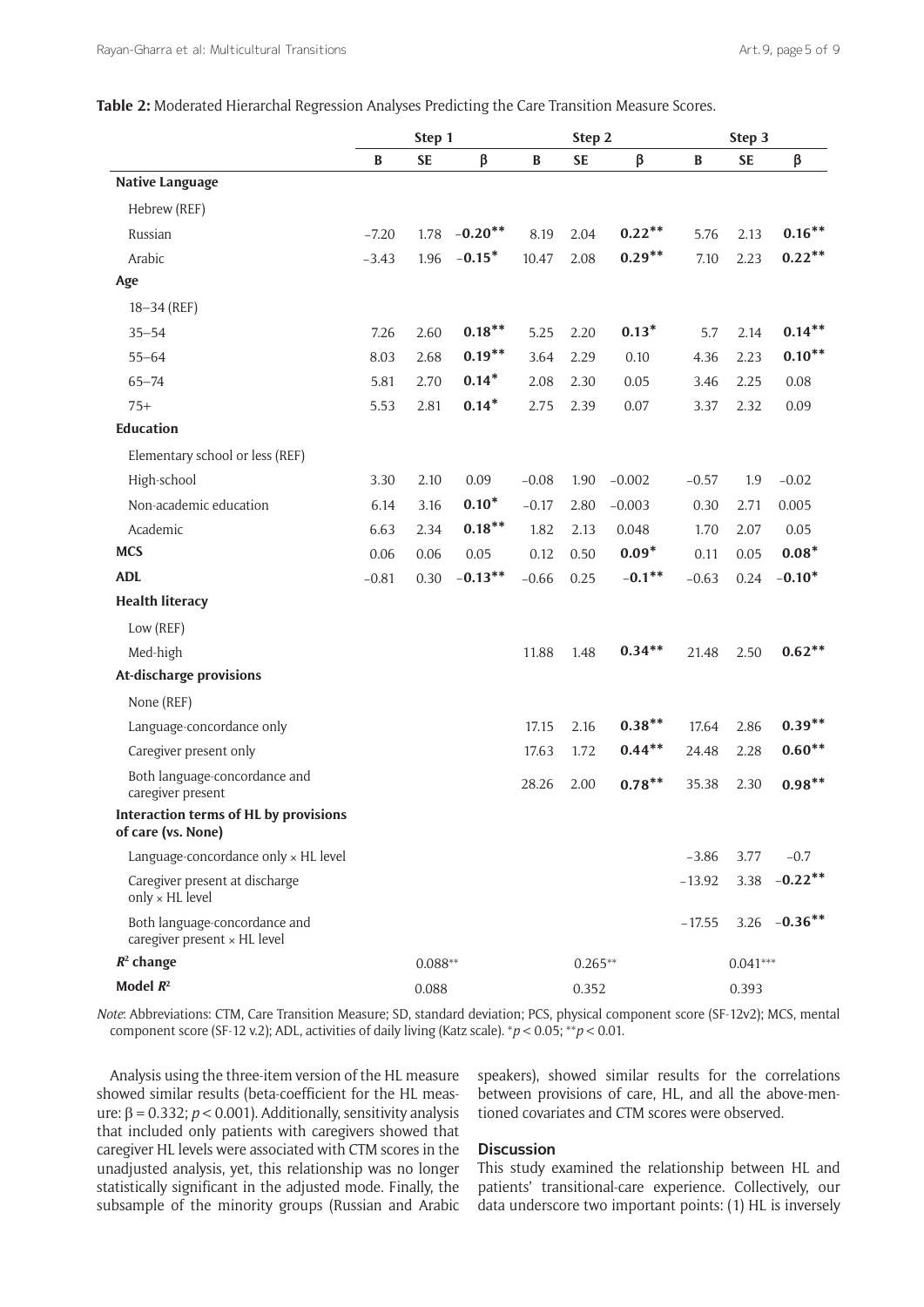

**Figure 1:** Plot of simple slopes for the relation between Care Transition Measure (CTM) scores and the HL levels according to provisions-of-care-at-discharge categories. Controlling for covariates: native language, education levels, age categories, MCS and ADL.

associated with patients' ratings of their care transitions, and (2) provisions of care during discharge moderates the relationship between HL and patients' care transition experience. These findings show that the negative impact of low HL is potentially mitigated when languageconcordance and caregiver presence are available during discharge. Moreover, our findings on the independent main effect of caregiver presence and language-concordance, at both low and medium-high HL levels, show that transitional care of all patients is better when these provisions are available. Nonetheless, for patients with low HL, absence of caregivers and lack of language-concordance is detrimental for their transitional care.

Our results are in line with previous studies that showed that low HL patients discharged from the ED are less likely to understand their discharge instructions than their higher-HL counterparts [29, 30]. Previous researches have shown that effective communication at hospital discharge is necessary for optimal transition and to avoid adverse events [31] and that HL is an important predictor of understanding of hospital discharge instructions [32].

Our results emphasize the importance of ensuring that discharge instructions are delivered in a culturally and linguistically appropriate way [13]. Minority patients understand care instructions best when their physicians speak the same language they do, at least partly due to their ability to tailor instruction in a culturally appropriate way [33, 34]. The multicultural makeup of Israel's population and its healthcare workforce [35] allows ample opportunities for the provision of language-concordant care. Moreover, such a diverse workforce which includes physicians and nurses from minority Arab and immigrants from the former Soviet Union, provides a care realm in which language concordance is often a proxy for cultural concordance. Nonetheless, the availability of such a diverse workforce is not always fully acknowledged and utilized. In a previous observational study performed at an oncology-care center in northern Israel, despite availability of a diverse healthcare workforce, language-concordance was present in only about 50% of minority patients' discharge briefings [13]. In the current study, even more strikingly, care was language-discordant in about 70% of the discharges of minority patients (Arabic and Russian speakers).

Our second main finding, on the importance of caregiver presence adds to the scarce literature on how caregiver presence effects care transition [36]. We show that, regardless of HL levels of caregivers themselves, they play an important role in care transitions in general and in those of low HL and minority patients in particular. This is supported by previous researches on the importance of caregivers and social support in patients' ability to adhere to hospital discharge recommendations and perform selfcare tasks [37–39]. Nonetheless, caregiver support might also have negative effects on hospitalized patient [40] and thus consideration of their involvement and contribution to the transitional care process should be further investigated.

Finally, our results importantly show that after adjustment for other covariates, including HL levels, languageconcordance, and caregiver presence, minorities were likely to rate their transition experience as better than the general Hebrew-speaking population. These findings may indicate that at-discharge provisions (such as languageconcordance and caregiver presence) can potentially improve transitional care of minority population groups. Our findings that about a quarter of patients in the low HL group had academic education also attests to the unique population characteristics in which HL should be assessed, as a large percentage of the former Soviet Union immigrants may have an academic degree, yet their ability to understand medical instructions, written in the official Hebrew language may be limited [41, 42]. Thus, identifying and addressing the needs of patients with low HL, regardless of their education level, might entail the use of the 3-question version of the BHLS [20, 21], preferably already at the beginning of the hospitalization, to potentially affect other in-hospital care processes as well. Upon identification of patients' HL level providers should make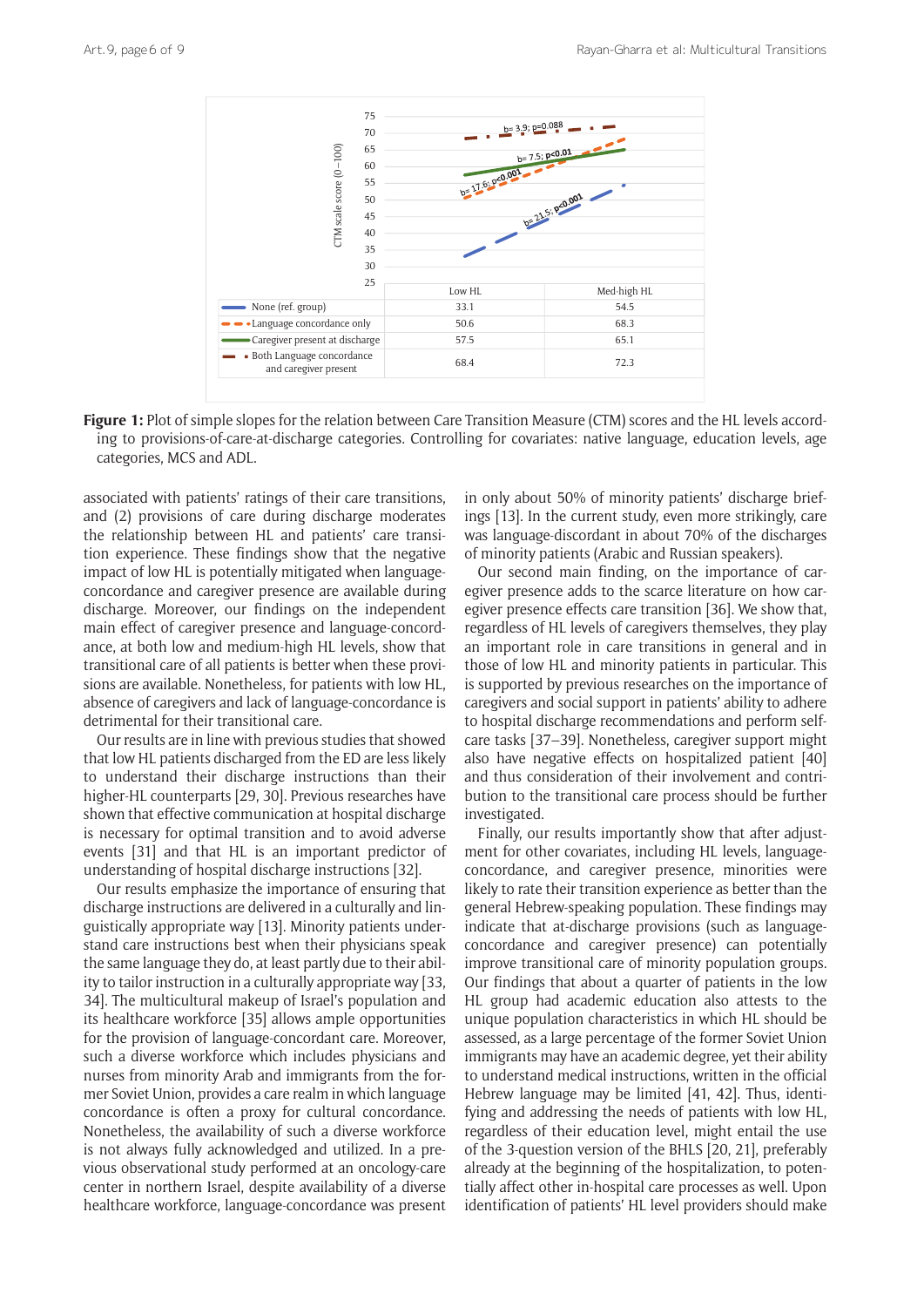sure that discharge briefings in general, but especially those of patients with low HL, are provided by language concordant providers and when caregivers are present. Additionally, other complementary approaches to ensuring patients' understanding of discharge instructions, such as the Teach Back method [43] should be considered. For patients with low HL and low language proficiency, however, Teach Back may not be sufficient and other available provisions, such as those identified in our study, of caregivers and language concordance, should be incorporated when possible.

Several limitations should be noted. First, the findings reflect cultural and healthcare characteristics of the Israeli society, which might not be applicable to other countries. However, studies from various developed countries show that deficits in communication at hospital discharge are a common problem that may adversely affect patient care [1, 31]. The healthcare workforce is growing more diverse worldwide, indicating the potential to provide languageconcordant care in different healthcare settings [44]. Also, because Israeli hospitals do not formally employ interpreter services, in this study we did not assess the presence of formal interpreters during discharge. Additionally, although this study prospectively assessed the relationship between HL and CTM scores, evaluation of caregiver presence and language concordance was performed at the same time-point as the CTM assessment, and its limitations should be acknowledged. Another limitation is that the study was based on a convenience sample of internal medicine patients treated at one, albeit large, medical center, so they may not be representative of the entire population. Nonetheless, the demographic characteristics of the patient subgroups in the study (in terms of the distribution of age, gender, and socioeconomic characteristics) was similar to the entire population of each sub-group.

# **Conclusion**

Our study shows that although low HL is significantly associated with low ratings of the care transition experience, provisions of care, such as language-concordance and/or caregiver presence at discharge, can improve the quality of transitions among patients with low HL and among minorities. This positive relationship is especially pronounced for low HL patients. Our findings point to a need to identify patients at risk for poor understanding and execution of hospital discharge instructions. Future studies should explore how these provisions may lead to improved health outcomes and reductions in hospital readmission.

## **Acknowledgements**

We would like to acknowledge the support of the staff of the internal medicine wards of the Rabin Medical Center in which the study was conducted.

#### **Reviewers**

Two anonymous reviewers.

## **Competing Interests**

The authors have no competing interests to declare.

## **References**

- 1. **Kripalani, S, LeFevre, F, Phillips, CO, Williams, MV, Basaviah, P** and **Baker, DW.** Deficits in communication and information transfer between hospital-based and primary care physicians: Implications for patient safety and continuity of care. *JAMA: Journal of the American Medical Association*, 2007; 297(8): 831–41. DOI: [https://doi.org/10.1001/](https://doi.org/10.1001/jama.297.8.831) [jama.297.8.831](https://doi.org/10.1001/jama.297.8.831)
- 2. **Coleman, EA, Min, S, Chomiak, A** and **Kramer, AM.** Posthospital care transitions: Patterns, complications, and risk identification. *Health Services Research*, 2004; 39(5): 1449–66. DOI: [https://doi.](https://doi.org/10.1111/j.1475-6773.2004.00298.x) [org/10.1111/j.1475-6773.2004.00298.x](https://doi.org/10.1111/j.1475-6773.2004.00298.x)
- 3. **Coleman, EA, Smith, JD, Frank, JC, Min, S, Parry, C** and **Kramer, AM.** Preparing patients and caregivers to participate in care delivered across settings: The Care Transitions Intervention. *Journal of the American Geriatrics Society*, 2004; 52(11): 1817–25. DOI: <https://doi.org/10.1111/j.1532-5415.2004.52504.x>
- 4. **Moore, C, Wisnivesky, J, Williams, S** and **McGinn, T.** Medical errors related to discontinuity of care from an inpatient to an outpatient setting. *Journal of General Internal Medicine*, 2003; 18(8): 646–51. DOI: <https://doi.org/10.1046/j.1525-1497.2003.20722.x>
- 5. **Naylor, MD, Brooten, DA, Campbell, RL, Maislin, G, McCauley, KM** and **Schwartz, JS.** Transitional care of older adults hospitalized with heart failure: A randomized, controlled trial. *Journal of the American Geriatrics Society*, 2004; 52(5): 675–84. DOI: [https://](https://doi.org/10.1111/j.1532-5415.2004.52202.x) [doi.org/10.1111/j.1532-5415.2004.52202.x](https://doi.org/10.1111/j.1532-5415.2004.52202.x)
- 6. **Goldstein, JN, Hicks, LS, Kolm, P, Weintraub, WS** and **Elliott, DJ.** Is the care transitions measure associated with readmission risk? Analysis from a single academic center. *Journal of general internal medicine*, 2016; 31(7): 732–8. DOI: [https://doi.](https://doi.org/10.1007/s11606-016-3610-9) [org/10.1007/s11606-016-3610-9](https://doi.org/10.1007/s11606-016-3610-9)
- 7. **Kripalani, S, Jacobson, TA, Mugalla, IC, Cawthon, CR, Niesner, KJ** and **Vaccarino, V.** Health literacy and the quality of physician-patient communication during hospitalization. *Journal of Hospital Medicine*, 2010; 5(5): 269–75. DOI: [https://doi.org/10.1002/](https://doi.org/10.1002/jhm.667) [jhm.667](https://doi.org/10.1002/jhm.667)
- 8. **US Department of Health and Human Services.** Healthy people 2010. Services USDoAaUSDoHaH (ed.), 2010; Washington, DC.
- 9. **Berkman, ND, Sheridan, SL, Donahue, KE, Halpern, DJ** and **Crotty, K.** Low health literacy and health outcomes: An updated systematic review. *Annals of Internal Medicine*, 2011; 155(2): 97–107. DOI: [https://doi.](https://doi.org/10.7326/0003-4819-155-2-201107190-00005) [org/10.7326/0003-4819-155-2-201107190-00005](https://doi.org/10.7326/0003-4819-155-2-201107190-00005)
- 10. **Parker, RM, Williams, MV, Weiss, BD, Baker, DW, Davis, TC, Doak, CC,** et al. Health literacy-report of the council on scientific affairs. *JAMA: Journal of the American Medical Association*, 1999; 281(6): 552–7. DOI: <https://doi.org/10.1001/jama.281.6.552>
- 11. **Shaw, SJ, Huebner, C, Armin, J, Orzech, K** and **Vivian, J.** The role of culture in health literacy and chronic disease screening and management.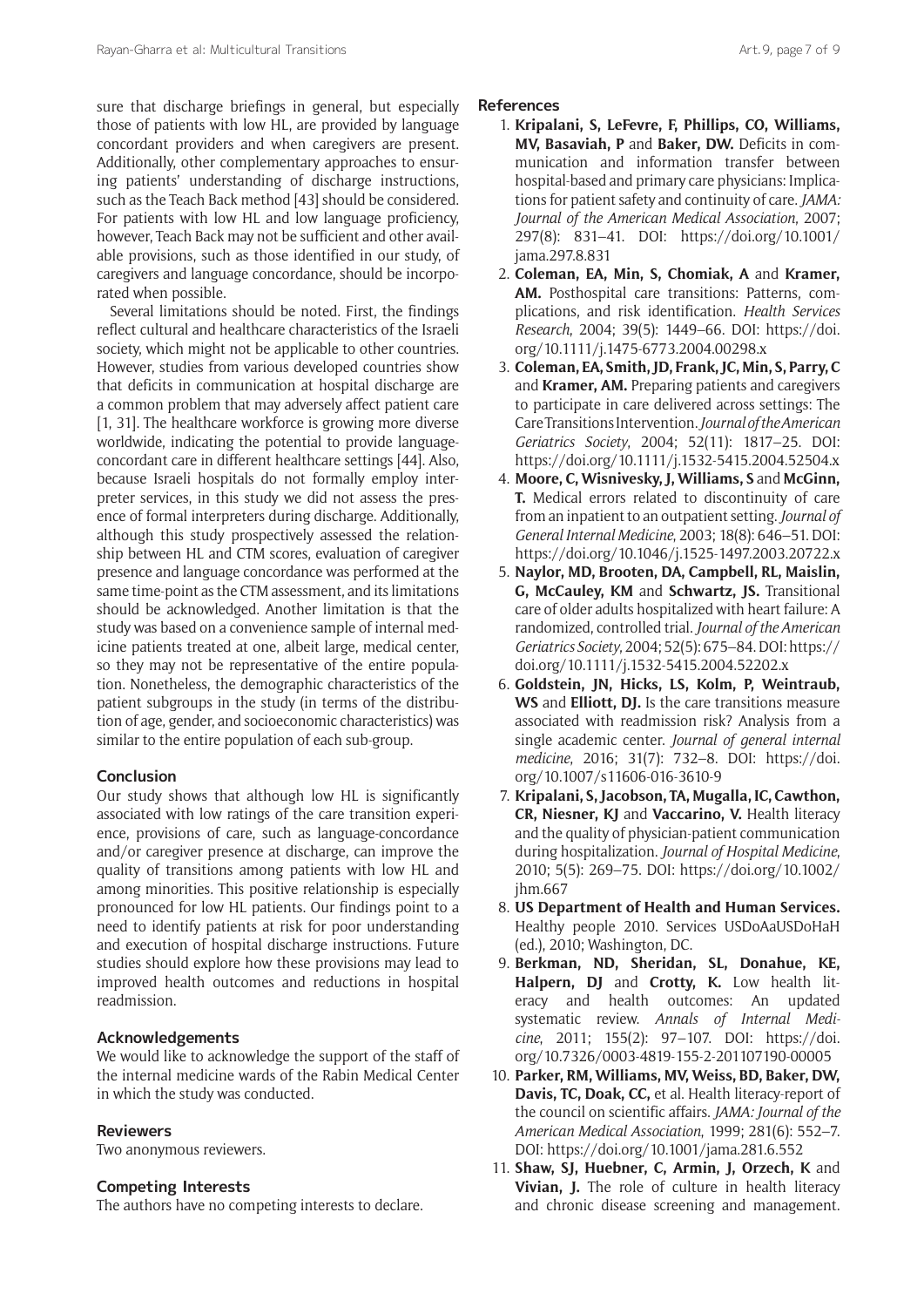*Journal of Immigrant and Minority Health*, 2009; 11(6): 460–7. DOI: [https://doi.org/10.1007/](https://doi.org/10.1007/s10903-008-9135-5) [s10903-008-9135-5](https://doi.org/10.1007/s10903-008-9135-5)

- 12. **Singleton, K** and **Krause, E.** Understanding cultural and linguistic barriers to health literacy. *The Online Journal of Issues in Nursing*, 2009; 14(3): 4.
- 13. **Rayan, N, Admi, H** and **Shadmi, E.** Transitions from hospital to community care: The role of patient– provider language concordance. *Israel journal of health policy research*, 2014; 3(1): 24. DOI: [https://](https://doi.org/10.1186/2045-4015-3-24) [doi.org/10.1186/2045-4015-3-24](https://doi.org/10.1186/2045-4015-3-24)
- 14. **Rosland, AM, Piette, JD, Choi, H** and **Heisler, M.** Family and friend participation in primary care visits of patients with diabetes or heart failure: Patient and physician determinants and experiences. *Medical Care*, 2011; 49(1): 37–45. DOI: [https://doi.](https://doi.org/10.1097/MLR.0b013e3181f37d28) [org/10.1097/MLR.0b013e3181f37d28](https://doi.org/10.1097/MLR.0b013e3181f37d28)
- 15. **Yuen, EY, Knight, T, Ricciardelli, LA** and **Burney, S.** Health literacy of caregivers of adult care recipients: A systematic scoping review. *Health & Social Care in the Community*, 2018; 26(2): e191–e206. DOI: <https://doi.org/10.1111/hsc.12368>
- 16. **Shadmi, E, Admi, H, Ungar, L, Naveh, N, Muller, E, Kaffman, M,** et al. Cancer care at the hospital– community interface: Perspectives of patients from different cultural and ethnic groups. *Patient Education and Counseling*, 2010; 79(1): 106–11. DOI: <https://doi.org/10.1016/j.pec.2009.07.033>
- 17. **Coleman, EA, Mahoney, E** and **Parry, C.** Assessing the quality of preparation for posthospital care from the patient's perspective: The care transitions measure. *Medical Care*, 2005; 43(3): 246–55. DOI: [https://](https://doi.org/10.1097/00005650-200503000-00007) [doi.org/10.1097/00005650-200503000-00007](https://doi.org/10.1097/00005650-200503000-00007)
- 18. **Mixon, AS, Goggins, K, Bell, SP, Vasilevskis, EE, Nwosu, S, Schildcrout, JS,** et al. Preparedness for hospital discharge and prediction of readmission. *Journal of hospital medicine*, 2016; 11(9): 603–9. DOI: <https://doi.org/10.1002/jhm.2572>
- 19. **Shadmi, E, Zisberg, A** and **Coleman, EA.** Translation and validation of the Care Transition Measure into Hebrew and Arabic. *International Journal for Quality in Health Care*, 2009; 21(2): 97–102. DOI: <https://doi.org/10.1093/intqhc/mzp004>
- 20. **Chew, LD, Bradley, KA** and **Boyko, EJ.** Brief questions to identify patients with inadequate health literacy. *Family Medicine*, 2004; 36(8): 588–94.
- 21. **Chew, LD, Griffin, JM, Partin, MR, Noorbaloochi, S, Grill, JP, Snyder, A,** et al. Validation of screening questions for limited health literacy in a large VA outpatient population. *Journal of general internal medicine*, 2008; 23(5): 561–6. DOI: [https://doi.](https://doi.org/10.1007/s11606-008-0520-5) [org/10.1007/s11606-008-0520-5](https://doi.org/10.1007/s11606-008-0520-5)
- 22. **Wallace, LS, Cassada, DC, Rogers, ES, Freeman, MB, Grandas, OH, Stevens, SL,** et al. Can screening items identify surgery patients at risk of limited health literacy? *Journal of Surgical Research*, 2007; 140(2): 208–13. DOI: [https://doi.org/10.1016/j.](https://doi.org/10.1016/j.jss.2007.01.029) [jss.2007.01.029](https://doi.org/10.1016/j.jss.2007.01.029)
- 23. **Wallston, KA, Cawthon, C, McNaughton, CD, Rothman, RL, Osborn, CY** and **Kripalani, S.**

Psychometric properties of the brief health literacy screen in clinical practice. *Journal of general internal medicine*, 2014; 29(1): 119–26. DOI: [https://doi.](https://doi.org/10.1007/s11606-013-2568-0) [org/10.1007/s11606-013-2568-0](https://doi.org/10.1007/s11606-013-2568-0)

- 24. **Ware, JE, Kosinski, M, Turner-Bowker, D** and **Gandeck, B.** *User's Manual for the SF-12v2 Health Survey*, 2007; Rhode Island and Health Assessment Lab Boston, Massachusetts: QualityMetric Incorporated Lincoln.
- 25. **Katz, S, Ford, AB, Moskowitz, RW, Jackson, BA** and **Jaffe, MW.** Studies of illness in the aged. *JAMA: The journal of the American Medical Association*, 1963; 185(12): 914–9. DOI: [https://doi.](https://doi.org/10.1001/jama.1963.03060120024016) [org/10.1001/jama.1963.03060120024016](https://doi.org/10.1001/jama.1963.03060120024016)
- 26. **Hayes, AF.** PROCESS: A versatile computational tool for observed variable mediation, moderation, and conditional process modeling; 2012.
- 27. **Sarkar, U, Piette, JD, Gonzales, R, Lessler, D, Chew, LD, Reilly, B,** et al. Preferences for self-management support: Findings from a survey of diabetes patients in safety-net health systems. *Patient Education and Counseling*, 2008; 70(1): 102–10. DOI:<https://doi.org/10.1016/j.pec.2007.09.008>
- 28. **Sarkar, U, Karter, AJ, Liu, JY, Adler, NE, Nguyen, R, Lopez, A,** et al. The literacy divide: Health literacy and the use of an internet-based patient portal in an integrated health system—results from the diabetes study of northern California (DISTANCE). *Journal of Health Communication*, 2010; 15(S2): 183–96. DOI: <https://doi.org/10.1080/10810730.2010.499988>
- 29. **Engel, KG, Heisler, M, Smith, DM, Robinson, CH, Forman, JH** and **Ubel, PA.** Patient comprehension of emergency department care and instructions: Are patients aware of when they do not understand? *Annals of Emergency Medicine*, 2009; 53(4): 454– 461.e15.
- 30. **James, TD, Smith, PC** and **Brice, JH.** Self-reported discharge instruction adherence among different racial groups seen in the emergency department. *Journal of the National Medical Association*, 2010; 102(10): 931–6. DOI: [https://doi.org/10.1016/](https://doi.org/10.1016/S0027-9684(15)30712-4) [S0027-9684\(15\)30712-4](https://doi.org/10.1016/S0027-9684(15)30712-4)
- 31. **Karliner, LS, Auerbach, A, Napoles, A, Schillinger, D, Nickleach, D** and **Perez-Stable, EJ.** Language barriers and understanding of hospital discharge instructions. *Medical Care*, 2012; 50(4): 283–9. DOI: <https://doi.org/10.1097/MLR.0b013e318249c949>
- 32. **Coleman, EA, Chugh, A, Williams, MV, Grigsby, J, Glasheen, JJ, McKenzie, M,** et al. Understanding and execution of discharge instructions. *American Journal of Medical Quality*, 2013; 28(5): 383–91. DOI:<https://doi.org/10.1177/1062860612472931>
- 33. **Cooper, LA, Roter, DL, Johnson, RL, Ford, DE, Steinwachs, DM** and **Powe, NR.** Patient-centered communication, ratings of care, and concordance of patient and physician race. *Annals of Internal Medicine*, 2003; 139(11): 907–15. DOI: [https://doi.](https://doi.org/10.7326/0003-4819-139-11-200312020-00009) [org/10.7326/0003-4819-139-11-200312020-00009](https://doi.org/10.7326/0003-4819-139-11-200312020-00009)
- 34. **Garcia, JA, Paterniti, DA, Romano, PS** and **Kravitz, RL.** Patient preferences for physician